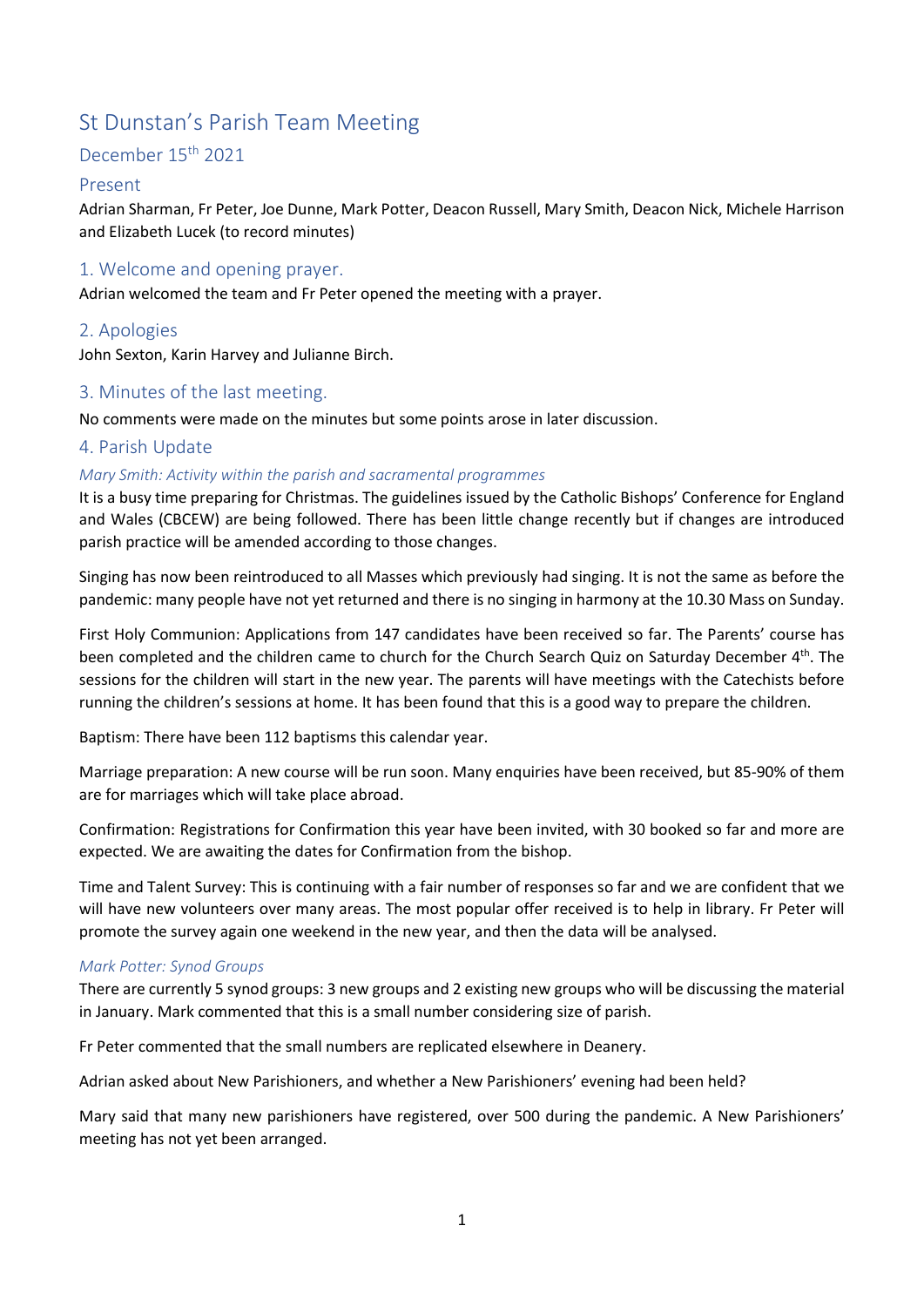Adrian commented that he was sorry that the SJB Carol Service had needed to be cancelled at short notice. It was disappointing to those who had prepared to lead it, especially those who were leaving the school. At SJB there are about 40 teachers absent with Covid and the school is closed to year 12.

At this point Mary Smith left the meeting.

#### Fr Peter: Parish Office IT

The local IT support that Nick Harvey gave us has not been replaced since he died. When a UPS failed and needed replacing it was realised that further professional help was needed. A company has been contacted and we are waiting for a quote for support. Two quotes have been requested: basic support which is largely remote and a higher level where someone would come in and regularly maintain the system. A survey of the existing system has been completed with help from Kevin Wallace. The new company will have access to our system, provide some IT support in the future and verify that the current system is backed up. Fr Peter commented that Nick installed a resilient system.

Query – how does this interact with support from the Diocese?

Answer: Ian O'Sullivan, the Diocesan IT Manager has set up software and licenses which are provided by the Diocese. This includes Office365 and Anti-Virus software. Software is also installed through which we can allow him to manage the system remotely.

Query – is there a cloud-based file system?

Answer: Yes – Office365 has within it a cloud-based drive, OneDrive, which has ample space. This is being used but is not currently the primary file system.

Deacon Russell suggested that the diocese should have guidelines which parishes follow. He will look into cloudbased storage, which could then be shared with the deanery. Fr Peter commented that he supports sharing knowledge and practice within the deanery.

#### Fr Peter: Preparations for Christmas

Fr Peter commented that there is a busy time coming up. That evening there had been a choir practice and there is some uncertainty over whether the Carol Service should go ahead next weekend. Choir members will be asked for their views.

Comment: there is currently a fast-moving situation and people's concerns need to be addressed. The SJB Carol Service was cancelled at short notice and the St Dunstan's Advent Service is planned to be streamed to parents, with no parents present in the church.

There will be a Reconciliation Service this Friday. There will be 9 visiting priests but it is not known how many parishioners will come. There were a small number of parishioners at the reconciliation service at Knaphill, and there is an upcoming service at West Byfleet which might give us a better idea. The service will not be cancelled, but it would be better not to invite more priests than will be needed. In the current circumstances the service will be shorter than usual, people will be able to leave immediately after visiting a confessor, and the church will be arranged so that priest and penitent can be separated appropriately.

Christmas weekend Masses. There will be the normal Masses for Christmas Eve: 7.00 pm, a service of readings and carols from 9.30 pm followed by Mass at 10.00 pm. Christmas Day Masses will be at 7.45 am, 9.00 am (with a nativity tableau) and 10.30 am. There will be no evening Mass on Christmas day. There will be two Masses on Sunday – 9.00 am and 10.30 am, but again no evening Mass. Monsignor Richard Madders will celebrate the Masses on Sunday. Fr Peter will be in the parish on Monday. Tuesday and Wednesday of Christmas week, but there will be no Mass on Thursday or Friday. Mary has arranged welcomers, readers and ministers for the Christmas Masses, and all is in hand apart from being short of readers for 10.30 am Mass on Christmas day.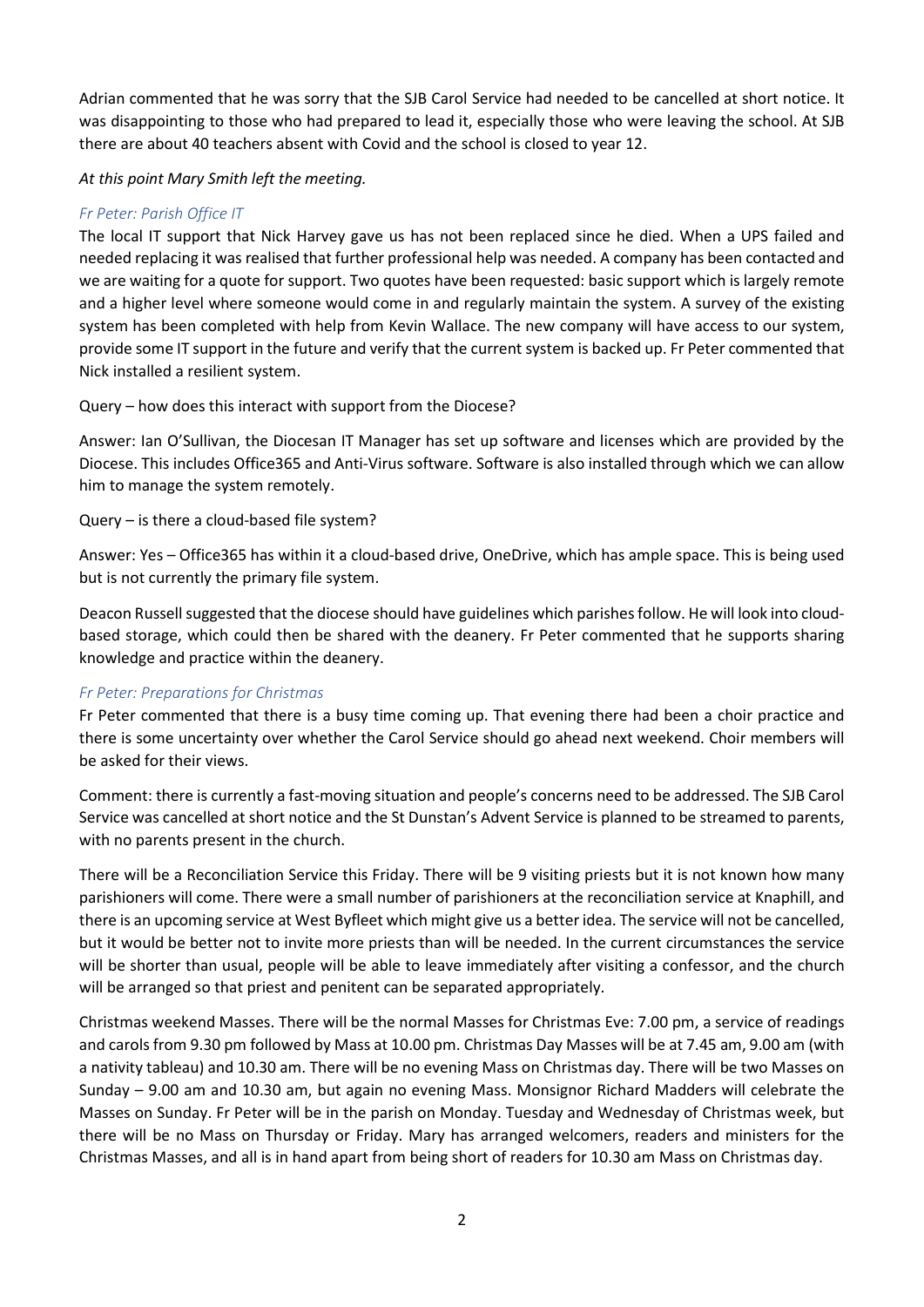Fr Peter commented that as hymn books are currently not being used, all the words for carols must be prepared for the screens, so it is quite a lot of work.

Deacon Nick – There has been a case of Covid at Allen Hall so he is currently back in the parish. He will be in the parish next week and will be away for a week or so after the last Mass of Christmas day.

Fr Peter - grateful to Nick and Russell for their support.

#### Fr Peter: Other updates

Returns to the Time and Talents Survey have been coming in slowly, but this will be pushed again in the new year.

The statue for Fr Frank's memorial is being prepared to be cast in bronze, which might be complete at the end of January, and the lettering has been reviewed. Fr Peter will circulate pictures. The project is progressing slowly, partly due to Covid, and the completion date is not yet known. Parish finances will cover the remaining costs.

Replacement water pumps have now been installed to prevent the church car park flooding.

# 5. Finances – Joe Dunne

There is no official report for this meeting, but the parish finances are still in good shape. The accounts are complete to end of September, and the accounts for October are being monitored. For both months income has exceeded expenditure and a surplus is expected for 2021, probably of the order of £15K - £20K. The totals are yet to be calculated for the Christmas gifts for Fr Peter and for the Giving Weekend (for which, in the absence of the proceeds from a Christmas Fair, the total will be divided between 3 local charities).

Mark Potter shared an email from CTIW about a Credit Union: Boom. Joe has looked into them, and they are regulated as claimed. Any deposits up to a value of £85K are covered by the FSCS guarantee and over the previous few years they have paid out interest of 1-2% while bank rates are less than 1%, if any. Joe has been in touch with Diocese, who do not support placing a deposit with Boom. Joe noted that although the parish is an independent entity, over which Fr Peter has control, in UK Charity law the Diocese of Arundel and Brighton is listed as a single charity, over which trustees have control. The Diocese banks with HBSC and have an arrangement whereby parishes whose accounts are in credit are offset against those whose accounts are in debit, for the purpose of calculating interest payable. Therefore the diocese has an interest in parishes not banking elsewhere and the Bishop does have authority to request parishes to use a particular bank. Sarah Kilmartin, the Diocesan Chief Operating Officer has said that St Dunstan's should not place a deposit with Boom.

Fr Peter commented that he had also been in touch with Sarah Kilmartin, and received the same response. He suggested that the matter should be reconsidered in the new year, to see whether it would be possible to invest some money as a way of helping people locally, but also in a way that is acceptable to the diocese.

Christmas Giving: Plans are in place for Christmas donations to our priest. Fr Peter, Joe, Adrian and Mary have been meeting on a Monday morning to keep on top of parish affairs.

# 6. Safeguarding

Fr Peter attended a meeting at Worth Abbey about safeguarding. He also met with Alan Blanchard, Safeguarding lead, and Lynda Crosby who manages DBS applications, and had a phone call with Philip (Wright) the diocesan Assistant Safeguarding Coordinator. Fr Peter commented that it would be useful to take the information provided by the diocese on how we deal with people and keep people safe, and put it into a format that is accessible by everyone in the parish, regardless of the role they play: Welcomers, Toddler group coordinators and so on, everyone should have access.